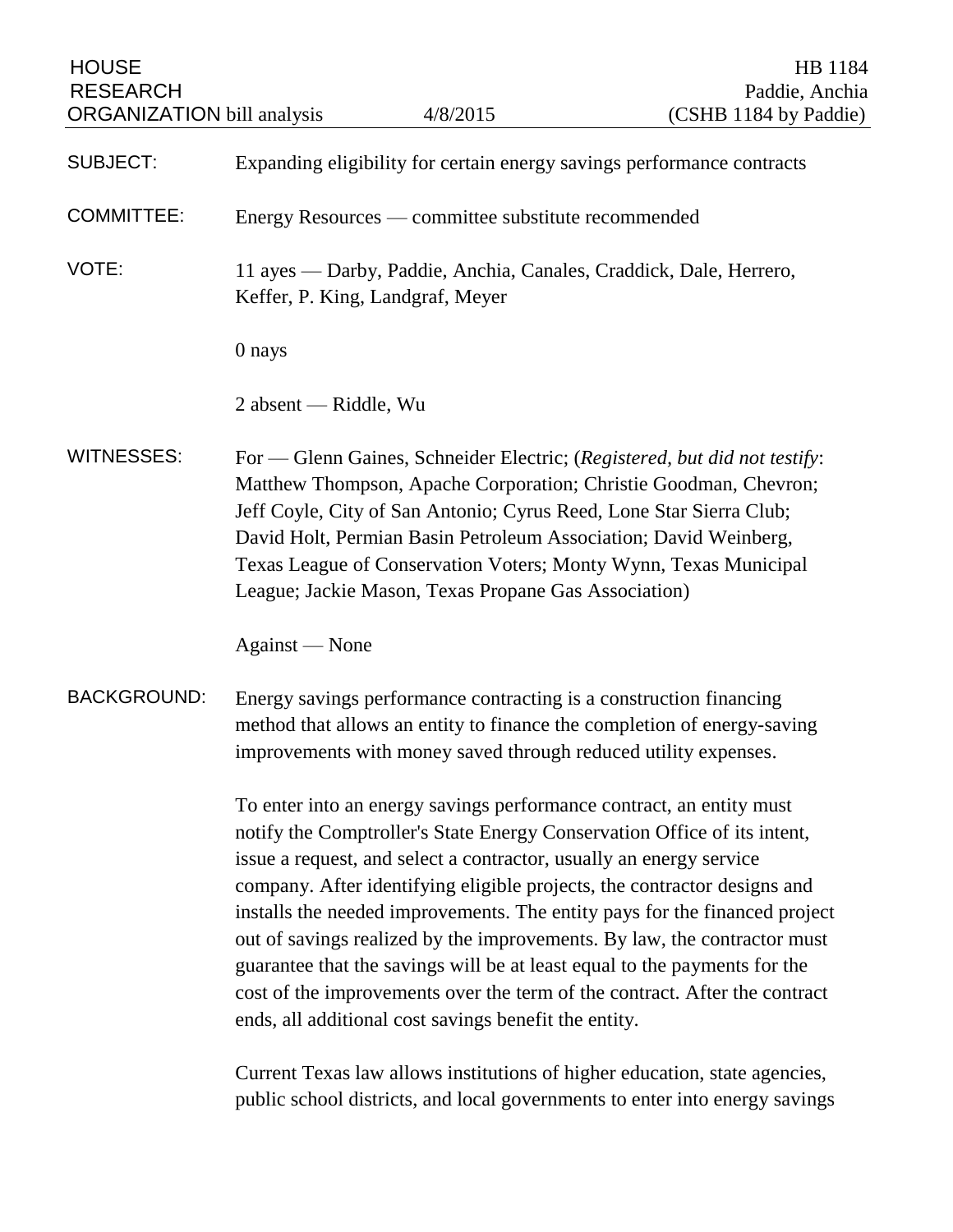## HB 1184 House Research Organization page 2

performance contracts.

Local Government Code, ch. 302 provides for energy savings performance contracts for local government buildings and grounds. These contracts are between a local government and a provider for energy or water conservation or usage measures in which the estimated energy savings, increase in billable revenues, or increase in meter accuracy is guaranteed to offset the cost of the energy-saving improvement measures over a specified period.

DIGEST: CSHB 1184 would amend Local Government Code, ch. 302 to add "utility cost savings" as a type of energy savings that could offset the cost of an energy-saving improvement measure for local government buildings and grounds under a performance contract.

> The bill also would add the following to the list of projects eligible for energy saving performance contracts for local governments:

- alternative fuel programs resulting in energy cost savings and reduced emissions for local government vehicles, including fleet vehicles; and
- programs resulting in utility cost savings.

This bill would take immediate effect if finally passed by a two-thirds record vote of the membership of each house. Otherwise, it would take effect September 1, 2015.

**SUPPORTERS** SAY: CSHB 1184 would allow local governmental entities to take advantage of new energy and utility savings opportunities through performance contracting, which would improve efficiency and reduce costs. These entities currently can enter into energy savings performance contracts without any upfront investments to install more efficient systems or equipment that will result in long-term savings in energy, water, or other costs. Instead, projects are financed out of savings realized by improvements. Recently, new opportunities have been identified to expand performance contracting. CSHB 1184 would allow for flexibility